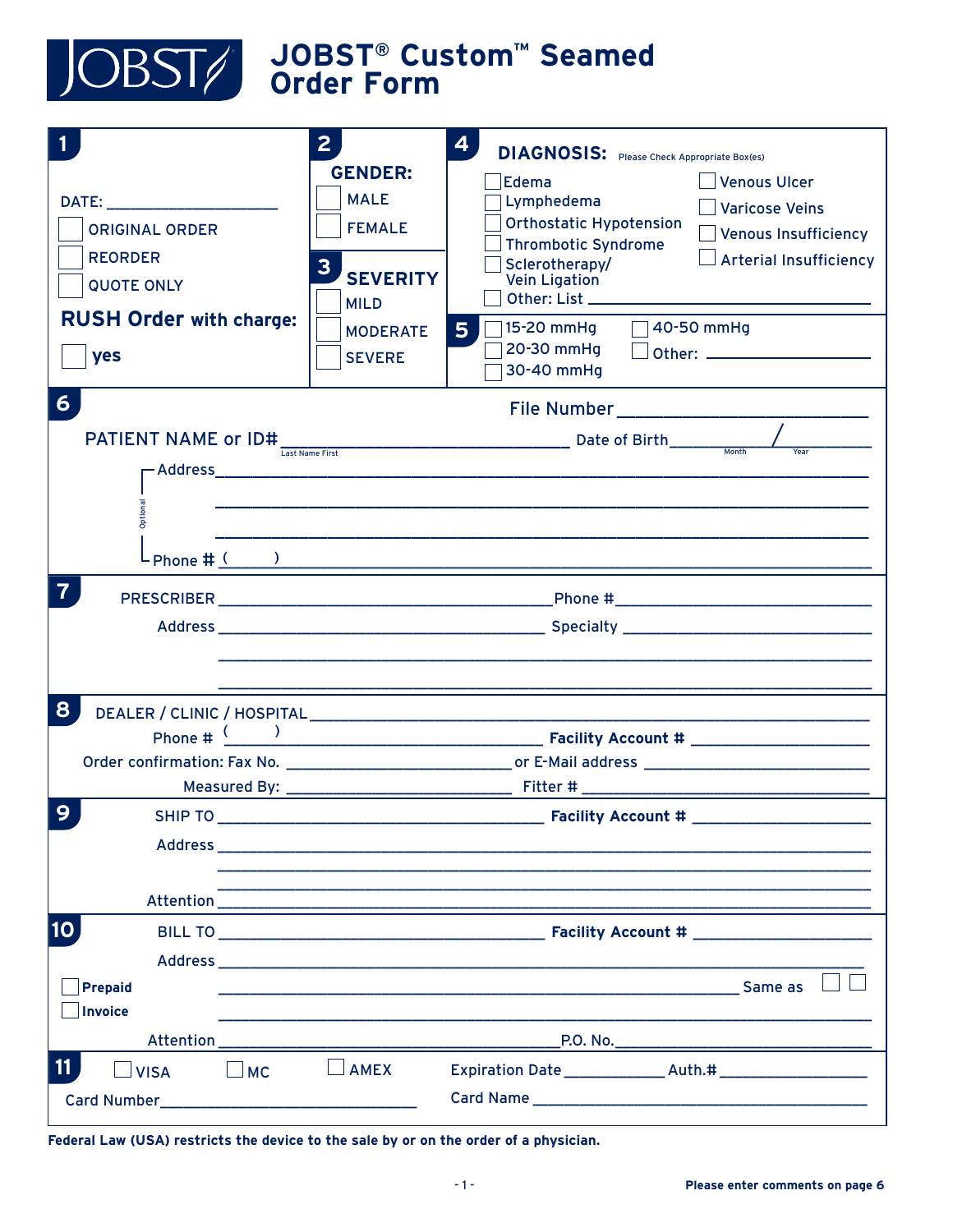## CUSTOM SEAMED – ARM

#### PATIENT'S NAME and/or ID #

| 12 <sub>2</sub> | <b>STYLES / OPTIONS</b>                       |                     |                           |              |
|-----------------|-----------------------------------------------|---------------------|---------------------------|--------------|
| CAT.<br>NO.     | <b>STYLES</b>                                 | QTY.<br><b>LEFT</b> | OTY.<br><b>RIGHT EACH</b> | <b>PRICE</b> |
| 100505          | Detachable Gauntlet (metacarpals to wrist)    |                     |                           |              |
| 100515          | Half Sleeve (wrist to elbow)                  |                     |                           |              |
| 100516          | Half Sleeve & Gauntlet (metacarpals to elbow) |                     |                           |              |
| 101155          | Half Sleeve (elbow to axilla)                 |                     |                           |              |
| 100501          | Arm Sleeve (wrist to axilla)                  |                     |                           |              |
| 100503          | Arm Sleeve with Attached Shoulder Flap        |                     |                           |              |
| 100502          | Arm Sleeve & Gauntlet (metacarpals to axilla) |                     |                           |              |
| 100504          | Arm Sleeve, Gauntlet and Shoulder Flap        |                     |                           |              |
| 101140          | Arm Stump to Axilla                           |                     |                           |              |
| <b>Options</b>  |                                               |                     |                           |              |
| 101164          | Zippers (see box 14)                          |                     |                           |              |
| 101167          | <b>Lining Inside Elbow</b>                    |                     |                           |              |
| 101168          | <b>Lining Full Elbow</b>                      |                     |                           |              |
| 101172          | Adjustable Shoulder Flap (see box 15)         |                     |                           |              |
| 101176          | <b>Contracture Seam</b>                       |                     |                           |              |
| 1101118         | 1" Silicone Band                              |                     |                           |              |
| 100160          | 2" Silicone Band                              |                     |                           |              |
| 100150          | <b>Beige</b>                                  |                     |                           |              |
| 100158          | <b>Black</b>                                  |                     |                           |              |
|                 |                                               |                     | <b>TOTAL</b>              | \$0.00       |

### **13 ARM CIRCUMFERENCE**

**\***

π





**Standard length zipper is full length.** If shorter zipper is desired, please indicate length from wrist.

| <b>ZIPPER OPTIONS</b>                  |                                           |                                           |              |
|----------------------------------------|-------------------------------------------|-------------------------------------------|--------------|
|                                        | LOCATION<br>MARK (D)<br><b>LEFT RIGHT</b> | <b>LENGTH</b><br><b>IN INCHES</b><br>LEFT | <b>RIGHT</b> |
| LATERAL (outside)<br>ASPECT (standard) |                                           |                                           |              |
| MEDIAL (ulner)<br>ASPECT(inside)       |                                           |                                           |              |
| <b>POSTERIOR</b><br>(back of hand)     |                                           |                                           |              |
| <b>ANTERIOR</b><br>(palm of hand)      |                                           |                                           |              |

| 15 | <b>SHOULDER</b><br><b>FLAP</b> |  |  |       |  |  |  |
|----|--------------------------------|--|--|-------|--|--|--|
|    | I FFT                          |  |  | RIGHT |  |  |  |
|    |                                |  |  |       |  |  |  |

Length diagonally from top of shoulder to waist or below breast.

|  | Give circumference for<br>adjustable flap at waist<br>or below breast. |
|--|------------------------------------------------------------------------|
|  |                                                                        |

\*Start measuring arm from elbow to wrist then elbow to Axilla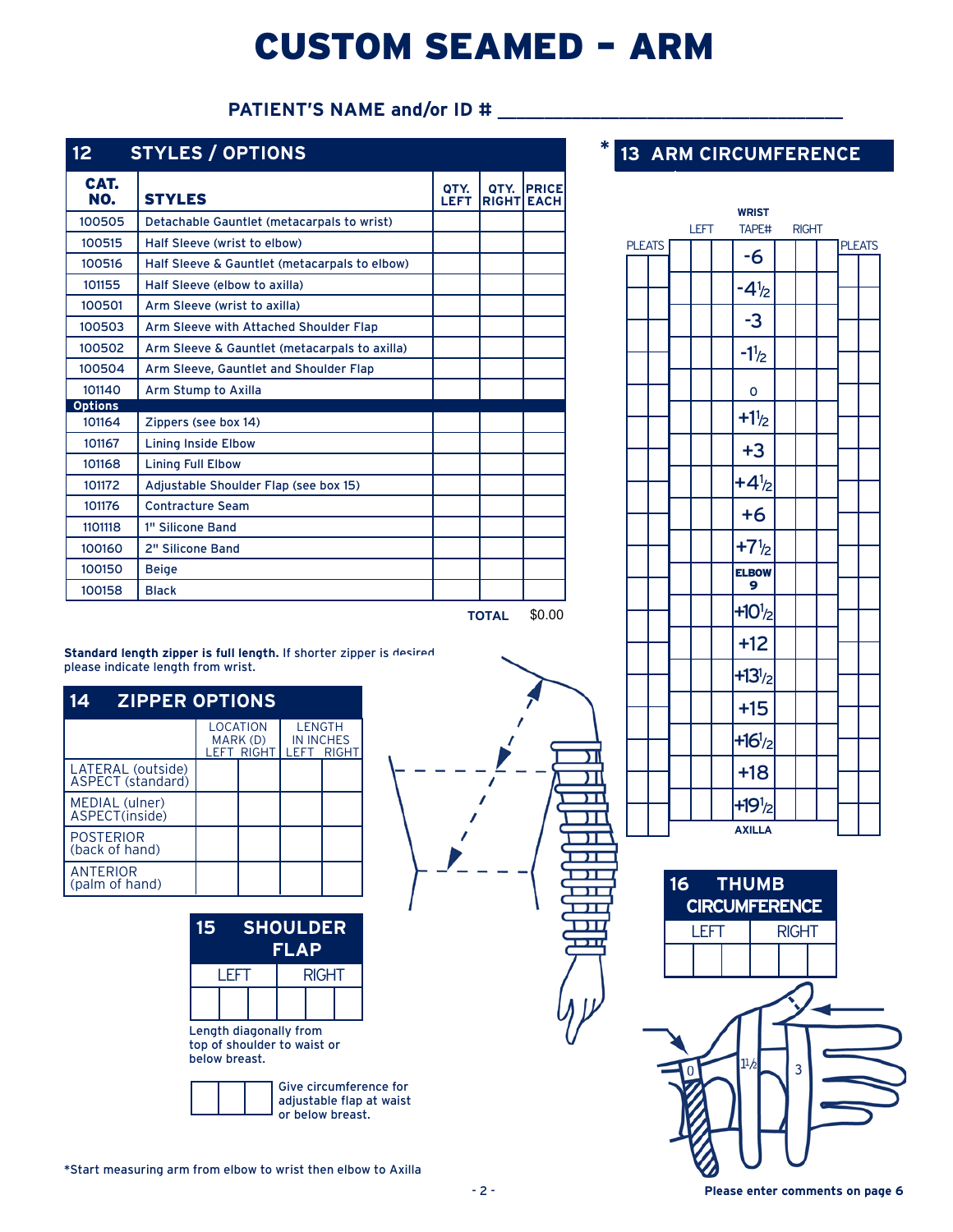# CUSTOM SEAMED – HAND

### **PATIENT'S NAME and/or ID #** \_\_\_\_\_\_\_\_\_\_\_\_\_\_\_\_\_\_\_\_\_\_\_\_\_\_\_\_\_\_\_\_\_\_\_\_\_

| 17             | <b>STYLES / OPTIONS</b>                                   |              |                      |                             |
|----------------|-----------------------------------------------------------|--------------|----------------------|-----------------------------|
| CAT.<br>NO.    | <b>STYLES</b>                                             | OTY.<br>LEFT | OTY.<br><b>RIGHT</b> | <b>PRICE</b><br><b>EACH</b> |
| 100532         | <b>Glove to Axilla</b>                                    |              |                      |                             |
| 100533         | Glove to Axilla with<br><b>Shoulder Flap</b>              |              |                      |                             |
| 100534         | <b>Glove to Elbow</b>                                     |              |                      |                             |
| 100535         | <b>Glove to Wrist</b>                                     |              |                      |                             |
| 100536         | <b>Interditigal Web Spacer</b><br>(to be work over glove) |              |                      |                             |
| 100537         | <b>Mitten to Wrist</b>                                    |              |                      |                             |
| <b>Options</b> |                                                           |              |                      |                             |
| 101164         | Zippers (see box 19)                                      |              |                      |                             |
| 101169         | <b>Slant Inserts</b>                                      |              |                      |                             |
| 101167         | <b>Lining inside Elbow</b>                                |              |                      |                             |
| 101168         | Elbow lining (full)                                       |              |                      |                             |
| 100021         | <b>Reinforced Palm or</b><br>Dorsum                       |              |                      |                             |
| 100150         | <b>Beige</b>                                              |              |                      |                             |
| 100158         | <b>Black</b>                                              |              |                      |                             |
|                |                                                           |              | <b>TOTAL</b>         | \$0.00                      |

Should be taken from outline drawings unless fingers are contracted.

**\***

| 18 -<br><b>LENGTHS (HAND OUTLINE REQUIRED)</b>                   |                  |      |  |              |                   |
|------------------------------------------------------------------|------------------|------|--|--------------|-------------------|
| For Open Tip, give finished<br>length desired                    | ř<br><b>OPFN</b> | LEFT |  | <b>RIGHT</b> | IF<br><b>OPEN</b> |
| Little finger to web<br>between little finger and<br>ring finger |                  |      |  |              |                   |
| Ring finger to web between<br>ring and middle fingers            |                  |      |  |              |                   |
| Middle finger to web<br>between middle and index<br>fingers      |                  |      |  |              |                   |
| Index finger and web<br>between middle and index<br>fingers      |                  |      |  |              |                   |
| thumb to thumb web                                               |                  |      |  |              |                   |
| Wrist to web between<br>middle and ring fingers                  |                  |      |  |              |                   |
| Wrist to web between<br>middle and ring fingers                  |                  |      |  |              |                   |
| Wrist to web between index<br>and middle fingers                 |                  |      |  |              |                   |
| Wrist to thumb web                                               |                  |      |  |              |                   |

| 19                                      | <b>ZIPPER OPTIONS (mark<math>\nu</math>)</b> |              |
|-----------------------------------------|----------------------------------------------|--------------|
|                                         | LEFT                                         | <b>RIGHT</b> |
| DORSAL (posterior)<br>ASPECT (standard) |                                              |              |
| ULNAR (little finger)<br>(standard)     |                                              |              |
| <b>PALMAR</b><br>(anterior)             |                                              |              |



#### **20 CIRCUMFERENCES**

|                                  | LEFT |  | <b>RIGHT</b> |  |
|----------------------------------|------|--|--------------|--|
| Little finger<br><b>DIP</b>      |      |  |              |  |
| Little finger<br>PIP             |      |  |              |  |
| <b>Ring finger</b><br><b>DIP</b> |      |  |              |  |
| <b>Ring finger</b><br>PIP        |      |  |              |  |
| Middle finger<br><b>DIP</b>      |      |  |              |  |
| Middle finger<br>PIP             |      |  |              |  |
| Index finger<br><b>DIP</b>       |      |  |              |  |
| Index finger<br>PIP              |      |  |              |  |
| <b>Thumb</b>                     |      |  |              |  |
| Palm                             |      |  |              |  |
| Wrist                            |      |  |              |  |
| 11/2" beyond<br>Wrist            |      |  |              |  |
| 3" beyond<br>Wrist               |      |  |              |  |

\* Hand outlines must have a 1" vertical measurement on the paper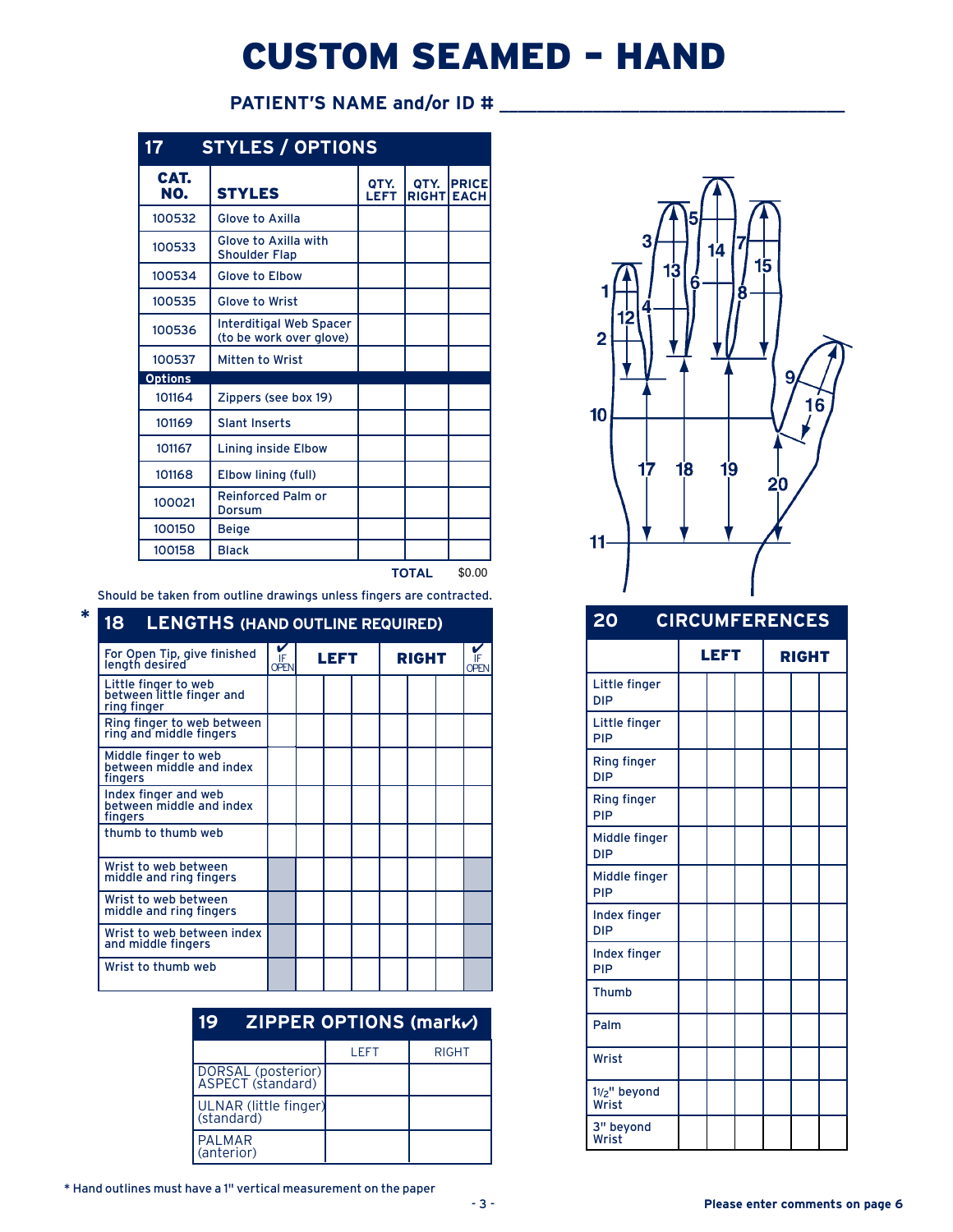# CUSTOM SEAMED – TORSO / HEAD



#### **22 CIRCUMFERENCES**

|                                            | <b>CIRCUM</b>  |  |  |                | <b>HEIGHT</b> |  |  |
|--------------------------------------------|----------------|--|--|----------------|---------------|--|--|
| <b>Desired Top of Support</b>              |                |  |  |                |               |  |  |
| Waist                                      | 1              |  |  | $\overline{2}$ |               |  |  |
| Midpoint Between 1 & 5                     | 3              |  |  | 4              |               |  |  |
| <b>Largest Part of Buttocks</b>            | 5              |  |  | 6              |               |  |  |
| Proximal Thigh Left (at fold of buttocks)  | $\overline{7}$ |  |  | 8              |               |  |  |
| Proximal Thigh Right (at fold of buttocks) | 9              |  |  | 8              |               |  |  |
| <b>Left Shoulder</b>                       | 10             |  |  |                |               |  |  |
| <b>Right Shoulder</b>                      | 11             |  |  |                |               |  |  |
| <b>Neck</b>                                | 12             |  |  |                |               |  |  |
| <b>Shoulder Width</b>                      |                |  |  | 13             |               |  |  |
| <b>Shoulder to Waist</b>                   |                |  |  | 14             |               |  |  |
| Shoulder to Largest Part of Buttocks       |                |  |  | 15             |               |  |  |
| Shoulder to Fold of Buttocks               |                |  |  | 16             |               |  |  |
| <b>Chest</b>                               | 17             |  |  |                |               |  |  |
| <b>End of Support</b>                      |                |  |  |                |               |  |  |
| Shoulder to End of Support                 |                |  |  |                |               |  |  |
| Circumference at End of Support            |                |  |  |                |               |  |  |
| <b>Measurement for Bra Cups</b>            |                |  |  |                |               |  |  |
| Shoulder to Just Under Breast              | А              |  |  |                |               |  |  |
| <b>Circumference Just Under Breast</b>     | в              |  |  |                |               |  |  |
| <b>Circumference Over Nipple Line</b>      | c              |  |  |                |               |  |  |

#### **PATIENT'S NAME and/or ID #** \_\_\_\_\_\_\_\_\_\_\_\_\_\_\_\_\_\_\_\_\_\_\_\_\_\_\_\_\_

|             | 21 STYLES                                                                |      |                             |
|-------------|--------------------------------------------------------------------------|------|-----------------------------|
| CAT.<br>NO. | <b>STYLES</b>                                                            | QTY. | <b>PRICE</b><br><b>EACH</b> |
| 100525      | Sleeveless Vest 1, 10-14, 17                                             |      |                             |
| 100524      | Vest 1 Long Sleeve $\frac{1}{1}$ , 5, 7, 9-17 + arm(s)<br>1 Short Sleeve |      |                             |
| 100526      | Vest - 2 Short Sleeves 1, 5, 7, 9-17 + arm(s)                            |      |                             |
| 100527      | Vest - 2 Long Sleeves 1, 5, 7, $9-17 + arm(s)$                           |      |                             |
| 100530      | Sleeveless Body Brief 1, 5, 7, 9-17                                      |      |                             |
| 100531      | Body Brief with Sleeves 1, 5, 7, $9-17 + arm(s)$                         |      |                             |
| 100558      | Sleeveless Body Suit 1, 5, 7, 9-17 + leg(s)                              |      |                             |
| 100560      | Body Suit with Sleeves 1, 5, 7, 9-17 + arm(s) &<br>leg(s)                |      |                             |
| 101163      | <b>VELCRO® Tabs</b>                                                      |      |                             |
| 101118      | 1" Silicone Elastic (Beaded Dot Silicone band)                           |      |                             |
| 100160      | 2" Silicone Elastic (Beaded Dot Silicone band)                           |      |                             |
| 100150      | <b>Beige</b>                                                             |      |                             |
| 100158      | <b>Black</b>                                                             |      |                             |

**TOTAL** \$0.00

If arm or leg measurements are required go to arm or lower extremity section(s).

### **23 TORSO / BODY DESIGN CHOICES**

|           | Front<br>Closure<br><b>Zipper</b> | Front<br><b>Velcro</b> | <b>Back</b><br>Closure   Closure  <br>Zipper | <b>Back</b><br>Closure<br><b>Velcro</b> | Open<br>Axilla<br>LT RT | <b>Self</b><br>Axilla<br>LT RT | <b>Neck</b> | Turtle-<br>neck | Scoop<br><b>Neck</b> |
|-----------|-----------------------------------|------------------------|----------------------------------------------|-----------------------------------------|-------------------------|--------------------------------|-------------|-----------------|----------------------|
| IF<br>YËS |                                   |                        |                                              |                                         |                         |                                |             |                 |                      |

| <b>HEAD</b><br>24<br><b>MEASUREMENTS</b> |   |  |
|------------------------------------------|---|--|
| <b>Width of Eyes</b>                     | 1 |  |
| Length of Ear                            | 2 |  |
| <b>Width of Mouth</b>                    | 3 |  |
| Chin to Eyes                             | 4 |  |
| Chin to Mouth                            | 5 |  |
| Circ. above<br><b>Eyebrow</b>            | 6 |  |
| <b>Around Head</b><br>at Chin Angle      | 7 |  |
| Circ. of Neck                            | 8 |  |
| <b>Throat to</b><br><b>Sternal Notch</b> | 9 |  |
| Nose Covering<br>Across Tip              | A |  |
| <b>Nose Covering</b><br>Lenath           | в |  |



| <b>25 STYLES / OPTIONS</b> |                                                             |      |                             |  |
|----------------------------|-------------------------------------------------------------|------|-----------------------------|--|
| CAT.<br>NO.                | <b>STYLES</b>                                               | QTY. | <b>PRICE</b><br><b>EACH</b> |  |
| 100540                     | <b>Face Mask</b>                                            |      |                             |  |
| 101158                     | <b>Open Face Mask</b>                                       |      |                             |  |
| 100550                     | <b>Chin Strap</b>                                           |      |                             |  |
| 100549                     | <b>Modified Chin</b><br><b>Stap (extends</b><br>behind ear) |      |                             |  |
| <b>Options</b>             |                                                             |      |                             |  |
| 101165                     | <b>Nose Covering</b>                                        |      |                             |  |
| 101166                     | Lip Covering                                                |      |                             |  |
| 100150                     | Beige                                                       |      |                             |  |
| 100158                     | Black                                                       |      |                             |  |
| <b>TOTAL</b>               |                                                             |      | \$0.00                      |  |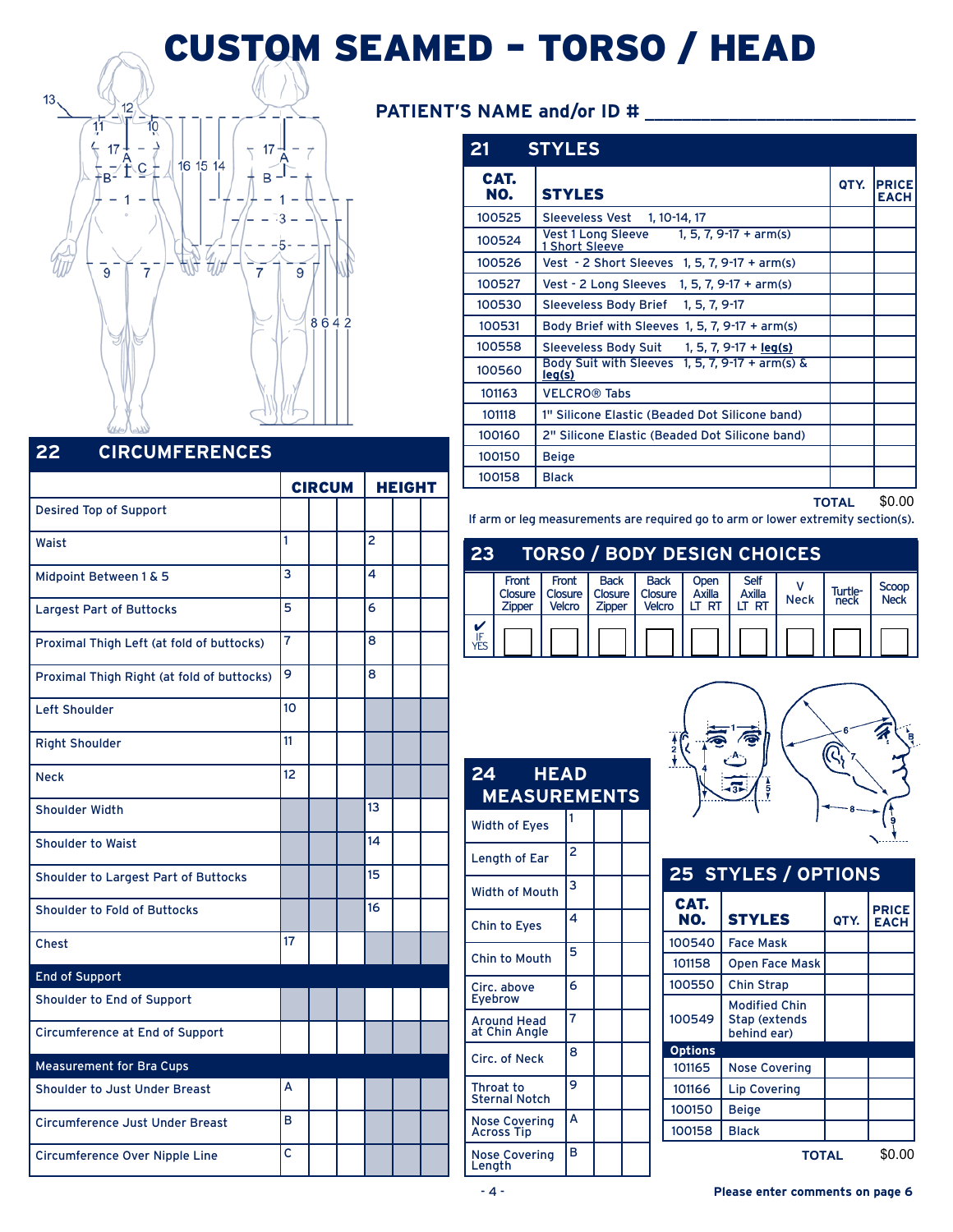# CUSTOM SEAMED – LOWER EXTREMITIES

### **26 LEG CIRCUMFERENCE** PATIENT'S NAME and/or ID # \_\_\_\_\_\_\_\_\_\_\_\_\_\_\_\_\_\_\_\_\_\_\_\_\_\_\_\_\_\_\_

 $-7<sup>1</sup>/<sub>2</sub>$ -6

LEFT TAPE# RIGHT

**PLEATS** 

 $-4<sup>1</sup>/<sub>2</sub>$ -3

 $-1<sup>1</sup>/<sub>2</sub>$ HEEL 0  $+1<sup>1</sup>/<sub>2</sub>$ +3

 $+4<sup>1</sup>/<sub>2</sub>$ +6

 $+7<sup>1</sup>/<sub>2</sub>$ +9

 $+10^{1/2}$ +12

 $+13^{1}/2$ +15

 $+16^{1}/2$ +18

 $+19<sup>1</sup>/<sub>2</sub>$ +21

 $+22^{1}/2$ +24

 $+25<sup>1</sup>/<sub>2</sub>$ +27

 $+28<sup>1</sup>/<sub>2</sub>$ +30

 $+31/2$ +33

 $+34<sup>1</sup>/<sub>2</sub>$ +36

|               |                   | 27                      | <b>STYLES / OPTIONS / COLORS</b>                                        |                     |      |                  |                    |
|---------------|-------------------|-------------------------|-------------------------------------------------------------------------|---------------------|------|------------------|--------------------|
| <b>PLEATS</b> |                   | CAT.<br>NO.             | <b>STYLES</b>                                                           | QTY.<br><b>LEFT</b> | QTY. | RIGHT OTHER EACH | <b>QTY. IPRICE</b> |
|               |                   | 100105                  | Anklet                                                                  |                     |      |                  |                    |
|               |                   | 100101                  | <b>Knee Length</b>                                                      |                     |      |                  |                    |
|               | Pleat             | 100201                  | <b>Thigh Length</b>                                                     |                     |      |                  |                    |
|               | at end<br>of foot | 100538                  | Foot Glove to Ankle Length                                              |                     |      |                  |                    |
|               | only<br>(2 max.)  | 100539                  | Foot Glove Extending to Knee Length                                     |                     |      |                  |                    |
|               |                   |                         | Waist Height: See Box #22 for Body Measurements                         |                     |      |                  |                    |
|               |                   | 101101                  | Waist Height / Two Legs / Closed Pubis                                  |                     |      |                  |                    |
|               |                   | 101102                  | Waist Height / Two Legs / Open Pubis                                    |                     |      |                  |                    |
|               |                   | 101103                  | Waist Height / One Leg / Open Pubis                                     |                     |      |                  |                    |
|               |                   | 101104                  | month of Pregnancy<br>Maternity,                                        |                     |      |                  |                    |
|               |                   | 101112                  | Waist Height / One Leg Panty, Open Pubis                                |                     |      |                  |                    |
|               |                   | 101113                  | Waist Height / One Leg Panty, Closed Pubis                              |                     |      |                  |                    |
|               |                   | 101114                  | Waist Height / One Leg, Brief                                           |                     |      |                  |                    |
|               |                   | 101105                  | Waist Height / One Leg, Below Knee and One Full Leg, Closed Pubis       |                     |      |                  |                    |
|               |                   | 101106                  | Waist Height / One Leg, Below Knee and One Full Leg, Open Pubis         |                     |      |                  |                    |
|               |                   | 101119                  | Panty Girdle / Two Legs, Below Knee, Closed Pubis                       |                     |      |                  |                    |
|               |                   | 101111                  | Panty Girdle / Two Legs, Below Knee, Closed Pubis                       |                     |      |                  |                    |
|               |                   | 101122                  | Panty Girdle / Two Legs, Above Knee, Open Pubis                         |                     |      |                  |                    |
|               |                   | 101110                  | Panty Girdle / Two Legs, Below Knee, Open Pubis                         |                     |      |                  |                    |
|               |                   | 100077                  | Panty Girdle / Variation, Above Knee                                    |                     |      |                  |                    |
|               |                   | 100103                  | Panty Girdle, Variation, One Leg Below Knee, One Leg Above Knee         |                     |      |                  |                    |
|               |                   | 100102                  | Panty Girdle / Variation, Below Knee                                    |                     |      |                  |                    |
|               |                   | 100035                  | Chap Style / One Leg                                                    |                     |      |                  |                    |
|               |                   | 100036                  | Chap Style / Two Legs                                                   |                     |      |                  |                    |
|               |                   | 100019<br><b>Colors</b> | Leg Band (Knee or Thigh)                                                |                     |      |                  |                    |
|               |                   | 100150                  | <b>Beige</b>                                                            |                     |      |                  |                    |
|               |                   |                         |                                                                         |                     |      |                  |                    |
|               |                   | 100158                  | <b>Black</b>                                                            |                     |      |                  |                    |
|               |                   | <b>Options</b>          |                                                                         |                     |      |                  |                    |
|               | Pleat             | 101187                  | Reinforced Heel (per Leg)                                               |                     |      |                  |                    |
|               | at top<br>only    | 101188                  | Full Ankle Lining (including heel) (per Leg)                            |                     |      |                  |                    |
|               | (1 max.)          | 101186<br>100040        | <b>Reinforced Knee</b>                                                  |                     |      |                  |                    |
|               |                   | 101159                  | Lining behind Knee (per Leg)<br>Self-material Enclosed Toe (see box 28) |                     |      |                  |                    |
|               |                   | 101160                  | <b>Soft Enclosed Toe</b>                                                |                     |      |                  |                    |
|               |                   | 101164                  | Zippers (see box 29)                                                    |                     |      |                  |                    |
|               |                   | 101108                  | Zipper Pull (Plastic)                                                   |                     |      |                  |                    |
|               |                   | 101161                  | Reduced Pressure Abdominal Panel                                        |                     |      |                  |                    |
|               |                   | 101162                  | Attached Suspenders (under age 6, no charge)                            |                     |      |                  |                    |
|               |                   | 101185                  | Reinforced Inner Thigh & Perineum                                       |                     |      |                  |                    |
|               |                   | 101177                  | Oversize Charge (50" to 59 7/3")                                        |                     |      |                  |                    |
|               |                   | 100031                  | Oversize Charge (60" to 69 7/2")                                        |                     |      |                  |                    |
|               |                   | 100042                  | Oversize Charge (70" or greater)                                        |                     |      |                  |                    |
|               |                   | 101118                  | 1" Silicone Band                                                        |                     |      |                  |                    |
|               |                   | 100160                  | 2" Silicone Band                                                        |                     |      |                  |                    |
|               |                   | 101163                  | 1" Velcro® Tabs (Waist height only)                                     |                     |      |                  |                    |
|               |                   | 101176<br><b>Stumps</b> | Contracture Seam                                                        |                     |      |                  |                    |
|               |                   | 101130                  | Stump Support, Above Knee                                               |                     |      |                  |                    |
|               |                   | 101131                  | Stump Support, Below Knee                                               |                     |      |                  |                    |
|               |                   | 101134                  | Stump Support, One Stump and One Leg, Waist Height, Closed Pubis        |                     |      |                  |                    |
|               |                   | 101135                  | Stump Support, One Stump and One Leg, Waist Height, Open Pubis          |                     |      |                  |                    |
|               |                   | 100039                  | Stump Support, One Stump and Panty                                      |                     |      |                  |                    |
|               |                   | 100037                  | Chap Style, One Stump                                                   |                     |      |                  |                    |
|               |                   | 100038                  | Chap Style, Two Stump                                                   |                     |      | <b>TOTAL</b>     | \$0.00             |